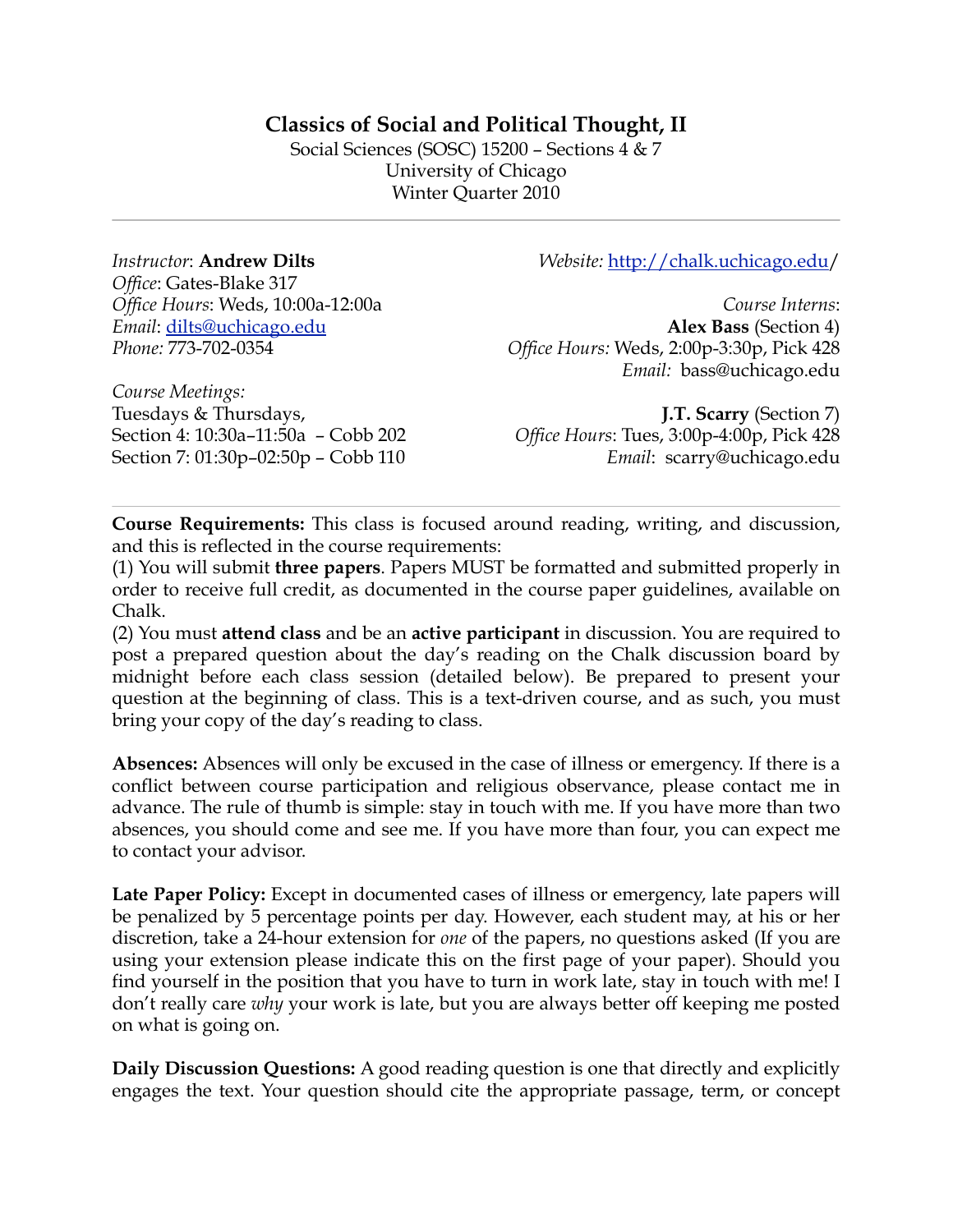that you are puzzled about, as well as offer your interpretation of the passage at hand. It should be focused on something that genuinely puzzles you in the reading, and which you can probably assume that others find puzzling or confusing as well.

**Grades:** Each paper is worth 25% of your final grade; discussion questions are worth 10%; class participation is 10%; daily attendance is 5%. *Any student who receives a failing grade for attendance and participation will receive a failing grade for the class*. *Any student who has not turned in all papers will receive a failing grade for the class.*

**Plagiarism:** If you think that you need to plagiarize, please come see me. If you think you can get away with it, you are wrong. *Proven plagiarism of any kind may result in automatic failure of the course*, and will be referred to the University for further disciplinary action. I reserve the right to submit your electronic document to plagiarism detection websites if necessary.

**Computer Use During Class:** You are welcome to bring a computer to class provided that it enables you to engage more in the class discussion. You may also use a computer to help you take notes. That is, email, twitter, facebook, or anything at all that is not directly related to the *conversation* we are having will not be tolerated. Using a computer in this way during a seminar is quite simply RUDE and deeply disrespectful to your classmates. If you want to use a computer in class, you will be expected to post copies of your class notes on the Chalk site immediately following the class session to share with others. If you are not willing to do this, do not bring a computer with you.

**Required Texts:** These texts will all be available for purchase from the Seminary Co-Op Bookstore. *Please use these editions of the texts,* so that we are all literally on the same page during class. You will be expected to come to class with the text in hand. Some readings will be made available via Chalk in PDF format. You should **print** hard copies of these readings, i.e. do not bring your computer in order to refer to the texts.

- Hobbes, Thomas. *Leviathan.* Edited by Edwin Curley. Indianapolis: Hackett Publishing, 1994 [1688]. (ISBN-13: 9780872201774)
- Locke, John. *Two Treatises on Government*. Edited by Peter Laslett. Student Ed. Cambridge: Cambridge University Press, 1988 [1690]. (ISBN-13: 9780521357302)
- Rousseau, Jean-Jacques. '*The Discourses' and Other Early Political Writings.* Translated and Edited by Victor Gourevitch. Cambridge: Cambridge University Press, 1997 [1755]. (ISBN-13: 9780521424455)
- Rousseau, Jean-Jacques. '*The Social Contract' and Other Later Political Writings.*  Translated and Edited by Victor Gourevitch. Cambridge: Cambridge University Press, 1997 [1762]. (ISBN-13: 9780521424462)